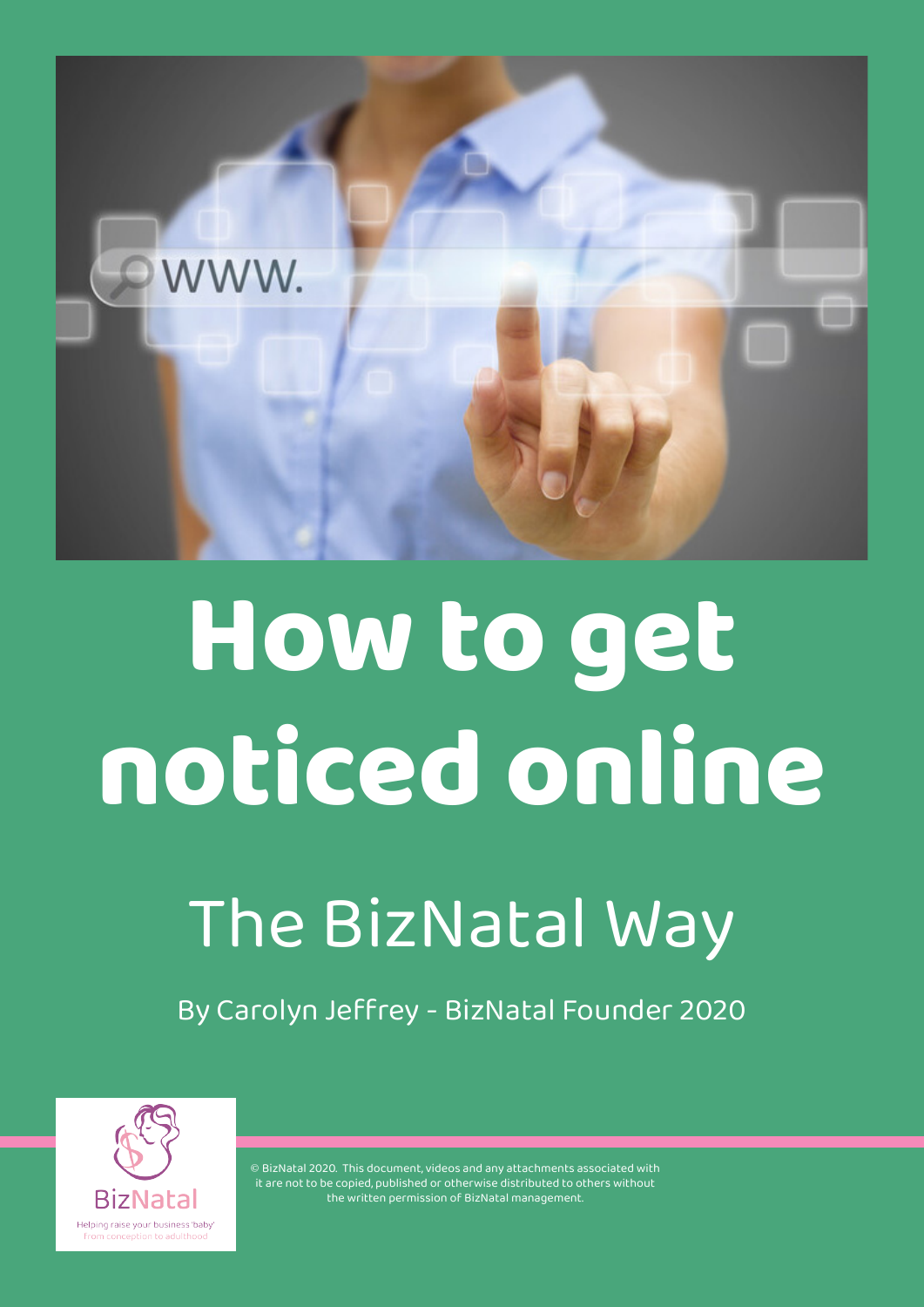### **Table of Contents**

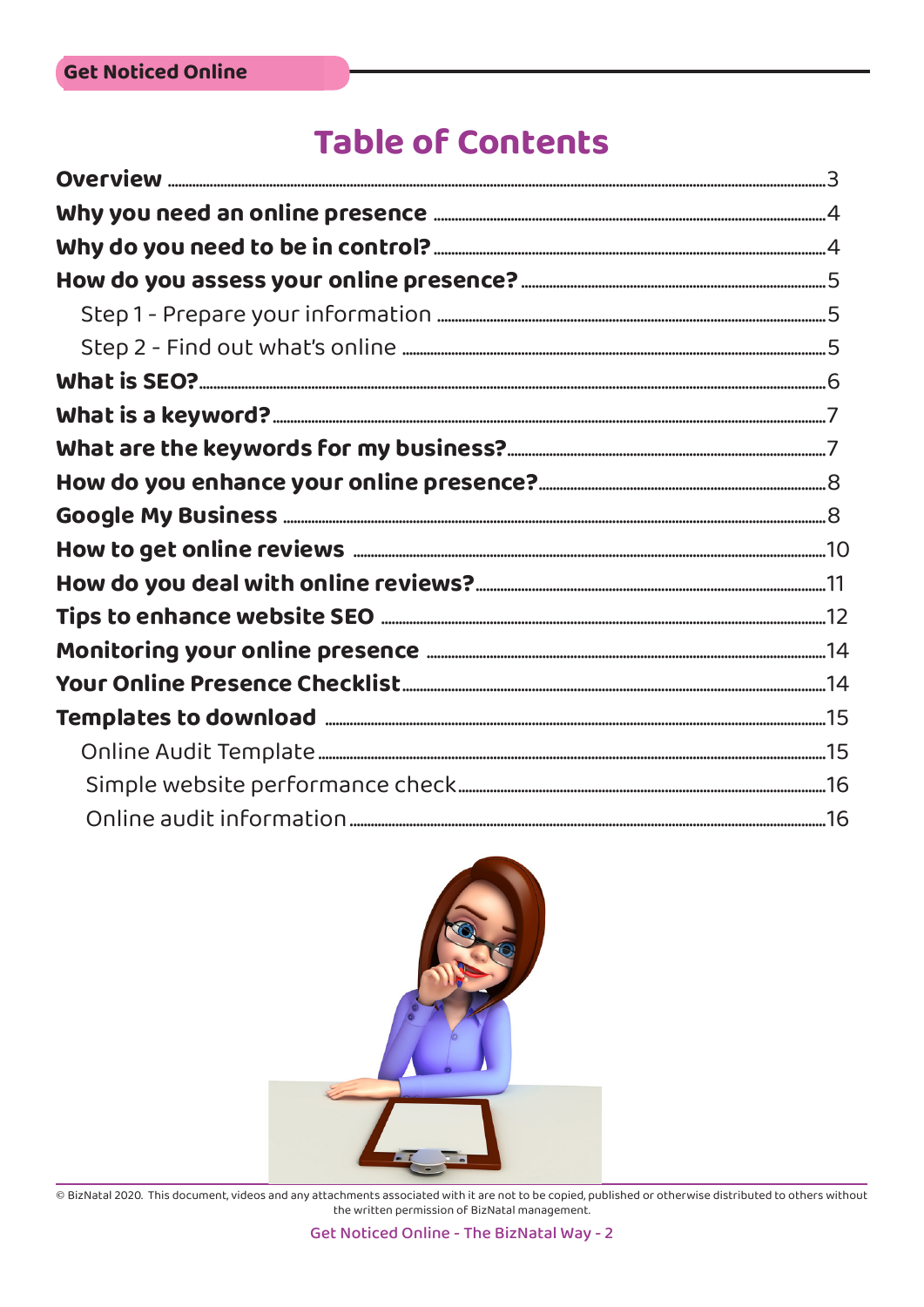### **Overview/Introduction:**

The growing use of the internet to find products and services we want, as well as<br>answers to questions, means it's vital any business owner maximises their online<br>presence as cost-effectively as possible. Many people are a answers to questions, means it's vital any business owner maximises their online presence as cost-effectively as possible. Many people are also surprised to learn that you can have an online presence (a) without ever creating one, and (b) without having a website for your business.

In this module we'll be introducing you to some simple ways to improve your business's online presence and how to take control of it so you can enhance your searchability, and to also ensure there's nothing nasty on the internet about you or your business.

This module is particularly important as all business owners find their email inboxes inundated with emails from people offering to improve online presence, and many business owners have found they've signed up for expensive programs that they don't need, or that cost a lot of unnecessary money and don't give the result they want or require. Often the programs lock them into payments on a lengthy contract basis too.

The topics we'll cover in this module include:

- Why you need an online presence
- Why do you need to be in control of your online presence
- How do you assess & update your current online presence?
- What is SEO?
- What is a keyword?
- What are the keywords for my business?
- How do you enhance your online presence?
- What is Google My Business and how do I use it?
- How to get online reviews
- How do you deal with online reviews?
- Tips to enhance website SEO
- Monitoring your online presence

At the conclusion of this module you should be able to be more confident in not only being able to deal with improving your online presence yourself, but also more confident to deal with telemarketers and an inundation of email into your inbox offering "amazing" deals to improve how your business is seen on the internet.

NOTE: This module deals with what you can do to improve your online presence without spending a cent. There are options available where you can pay agencies to do work for you, and you can purchase enhanced advertising programs too.

#### **Template downloads include:**

A simple online audit A detailed online audit Online information template

<sup>©</sup> BizNatal 2020. This document, videos and any attachments associated with it are not to be copied, published or otherwise distributed to others without the written permission of BizNatal management.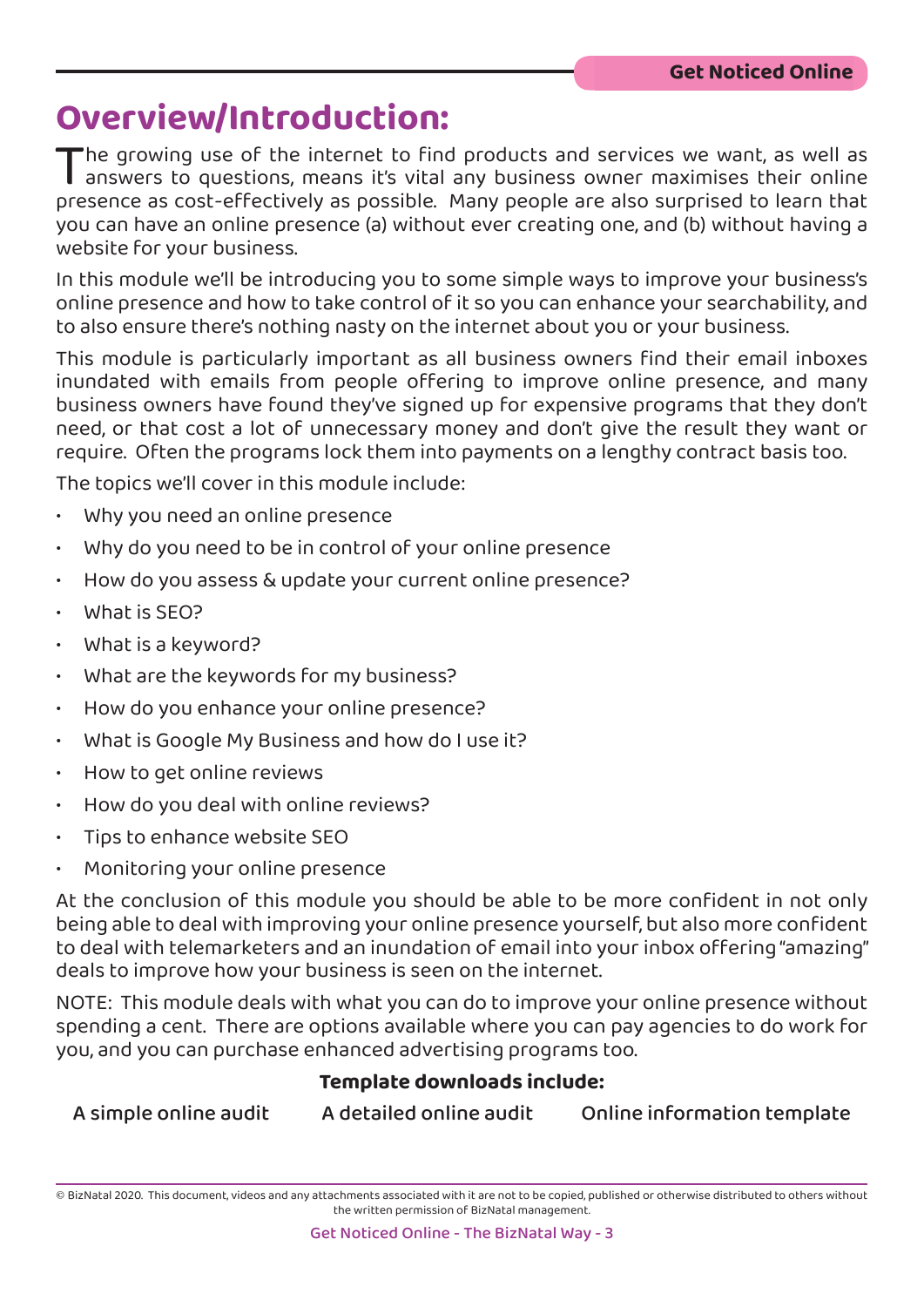Why you need an online presence<br>
nine searches are on the increase. Think how often you use your phone, computer Online searches are on the increase. Think how often you use your phone, computer<br>of tablet to search for information, prices or reviews. It has become the number one<br>research tool for anything and everything. or tablet to search for information, prices or reviews. It has become the number one research tool for anything and everything.

According to [www.internetlivestats.com](http://www.internetlivestats.com/) in 2016 more than 85% of Australia's population were internet users and this figure was growing at a higher rate than our population. When BizNatal checked the site in May 2020 there were more than 82,917 Google search queries being undertaken per second across the world. This equates to more than 7.1billion in a day or 2.6 trillion in a year. And this is just on Google. Other search engines such as Bing And Yahoo also host half that number of searches. So, in a nutshell, if your business isn't listed on the internet, then you're missing out on a lot of potential customers.

And, being listed on the internet, or even having a website for your business, isn't enough. Your website and business name needs to compete with every other business that's listed there too, even those that you aren't in competition with. When we visited [www.](http://www.internetlivestats.com/) [internetlivestats.com t](http://www.internetlivestats.com/)he number of websites across the world was up to more than 1.772 billion. For this reason it's important that you do all you can to optimise the searchability of your profile on the internet.

### **Why you need to be in control of what's online**

Many business owners don't realise that, even if they don't have a website, or have never listed their business on an online site, they may still be listed online and, worse, the listing or information that's online may be incorrect or even detrimental to their reputation.

The range of problems I've found during online searches for clients has included:

- Incorrect contact details, even contact details mixed with that of a competitor;
- Incorrect hours of operation, which can frustrate a potential customer if they turn up and you're not open;
- Outdated or incorrect information about your current staff, even people associating themselves with your business who have never had a connection with you;
- Photographs depicting your business or your business logo in an inappropriate way;
- Negative and unanswered reviews;
- Absence of your business where competitors are listed;
- Links associated with your business that take visitors to inappropriate or unrelated sites.



<sup>©</sup> BizNatal 2020. This document, videos and any attachments associated with it are not to be copied, published or otherwise distributed to others without the written permission of BizNatal management.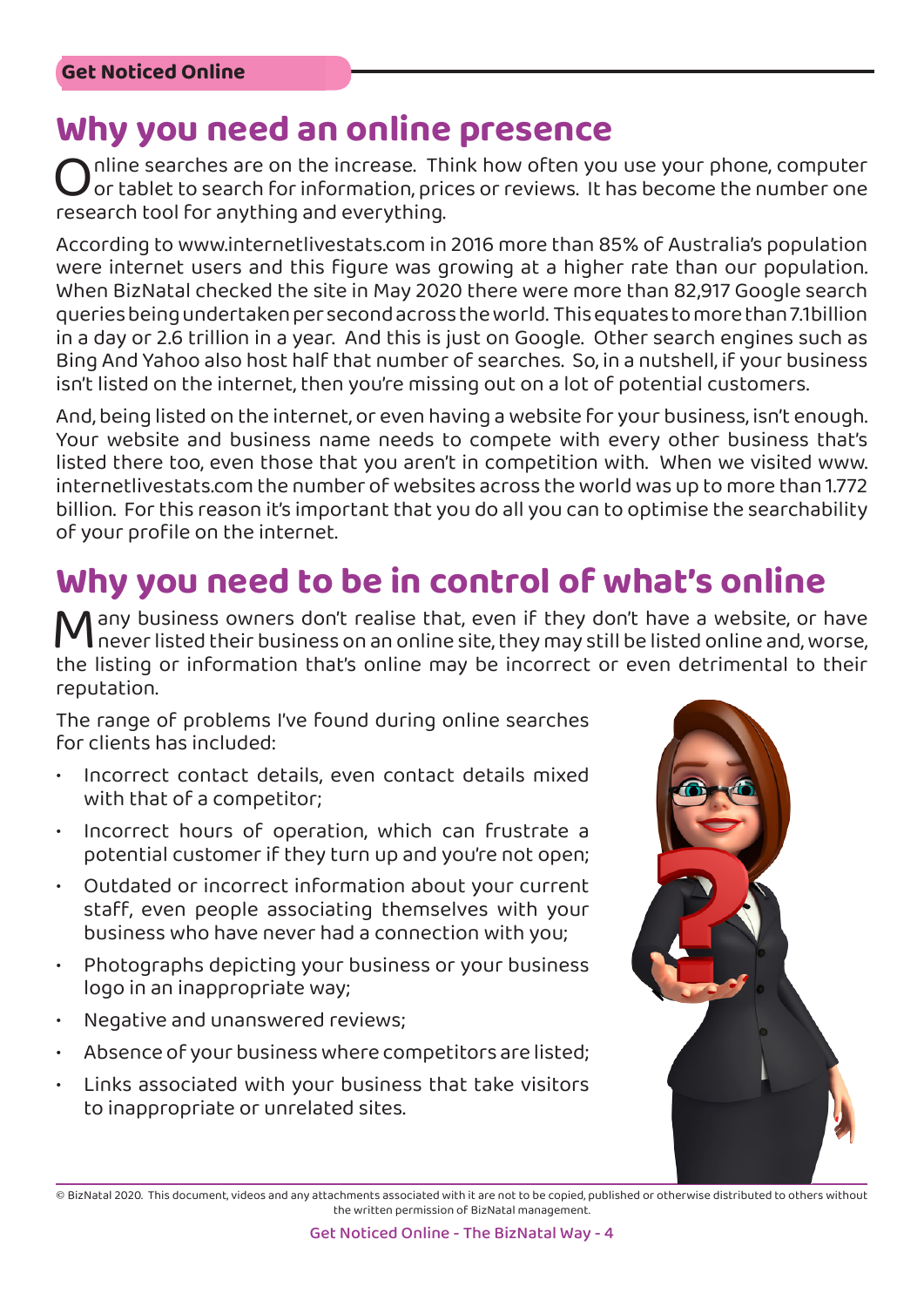### **How do you assess your online presence?**

I n this section we're going to walk you through conducting your own online audit for your business, while also saving time by making updates that are needed.

### Step 1: Prepare your information

Before you start prepare a Word Document (or a Google Document) with the following details (or just use our **Online Info** template included in this module):

- Business name
- Business phone number
- Business address
- Website
- Email
- Brief description of your business, including some keywords, (see separate section in this module)
- Longer description of your business, including some keywords
- ABN
- Main keywords
- All keywords
- Trading hours

In a file put your logo and a photo or two to represent your business.

The Word Document, logo and photos will serve to help you provide a consistent presence for your business online. This information will be used to upload into directories and locations where you can list your business at no charge online.

### Step 2: Find out what's online

Using Google, plus any other search engine you have access to such as Bing or Yahoo, conduct searches for the following:

- Your business name, including any variations, common names and misspellings.
- Your phone number
- Your business address
- Your competitors
- Your keywords, or words people are most likely to use to find your business.

As you do the search you can have two of our templates open - the Quick Online Audit and the Online Audit templates.

**Quick online audit:** This is where you will keep track of how your website (or if you don't have a website, your business name) is performing in online searches. Here you'll note where you find your website or where you see your business name.

**Online audit:** This is where you will note where your business is already listed in a directory, whether changes are needed and any logins you require. You'll also note where you've created extra directory listings.

<sup>©</sup> BizNatal 2020. This document, videos and any attachments associated with it are not to be copied, published or otherwise distributed to others without the written permission of BizNatal management.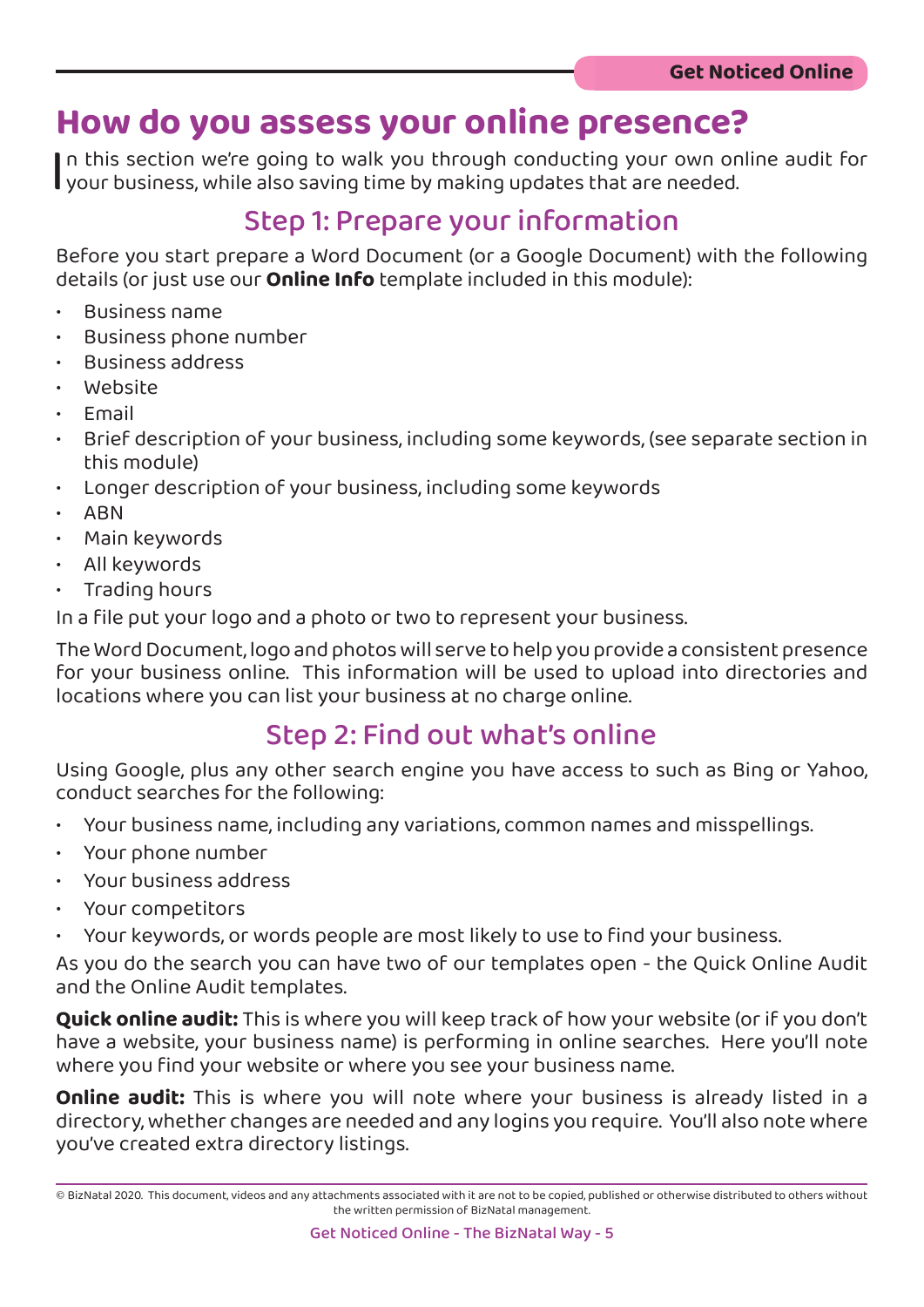Your aim will be to list your business on as many directories as possible, particularly those where your competitors are listed. Make sure you read through the terms and conditions of each before signing up, as some may require a payment before you start, or may ask for payment at a later stage. **DO NOT** enter credit card details unless you know what you're signing up for. Free listings should NOT need credit card details.

As you sign up you will often have to verify your email address, so make sure you have access to the email address you're signing up with, and check the SPAM folder if you don't receive a verification email if the directory says it's sending one.

As you do your search note whether the information is correct, where the business is listed and any changes that may need to be made. Try to make any changes to the directories as you go. Sometimes it's not easy to get the directories changed. Look for contact details, or even complaints or support links, if you can't find an easier way to update them. Often it can be a matter of following a link to "claim your listing" or it might ask "do you own this business?".

You should aim to claim all listings about your business that are online as this is a way for you to have better control over the listing, including answering any reviews that may be posted about your business in the future. It means you'll also be able to more easily make updates to the listing down the track.

The search landscape is changing every minute (or even every second), so what you list in today that's on page 1 may not be there tomorrow. We recommend, to save time, that you



go no further than the first three pages of Google when you're conducting your audits.

### **What is SEO?**

|<br>ir If you're in business, and particularly if you have a website or email address, you probably see this acronym regularly in your inbox. SEO stands for Search Engine Optimisation and businesses regularly find they're bombarded by people offering their services to improve their website SEO. In simple terms, it means how you can get a better online presence in internet searches.

There are various tricks that SEO specialists can undertake to improve search performance. We'll give you some tips as to how you can do some simple SEO work yourself without spending any money. Depending on your market and location, you may find you can boost your SEO substantially yourself without bringing in a specialist.

Beware of offers from "SEO experts" who promise to get you on the front page of Google or at the top of Google. Usually Google positions can only be guaranteed if you spend money on advertising with Google Adwords. The more competitive the market the less chance you have of penetrating onto page 1 for common search terms without spending substantial money.

<sup>©</sup> BizNatal 2020. This document, videos and any attachments associated with it are not to be copied, published or otherwise distributed to others without the written permission of BizNatal management.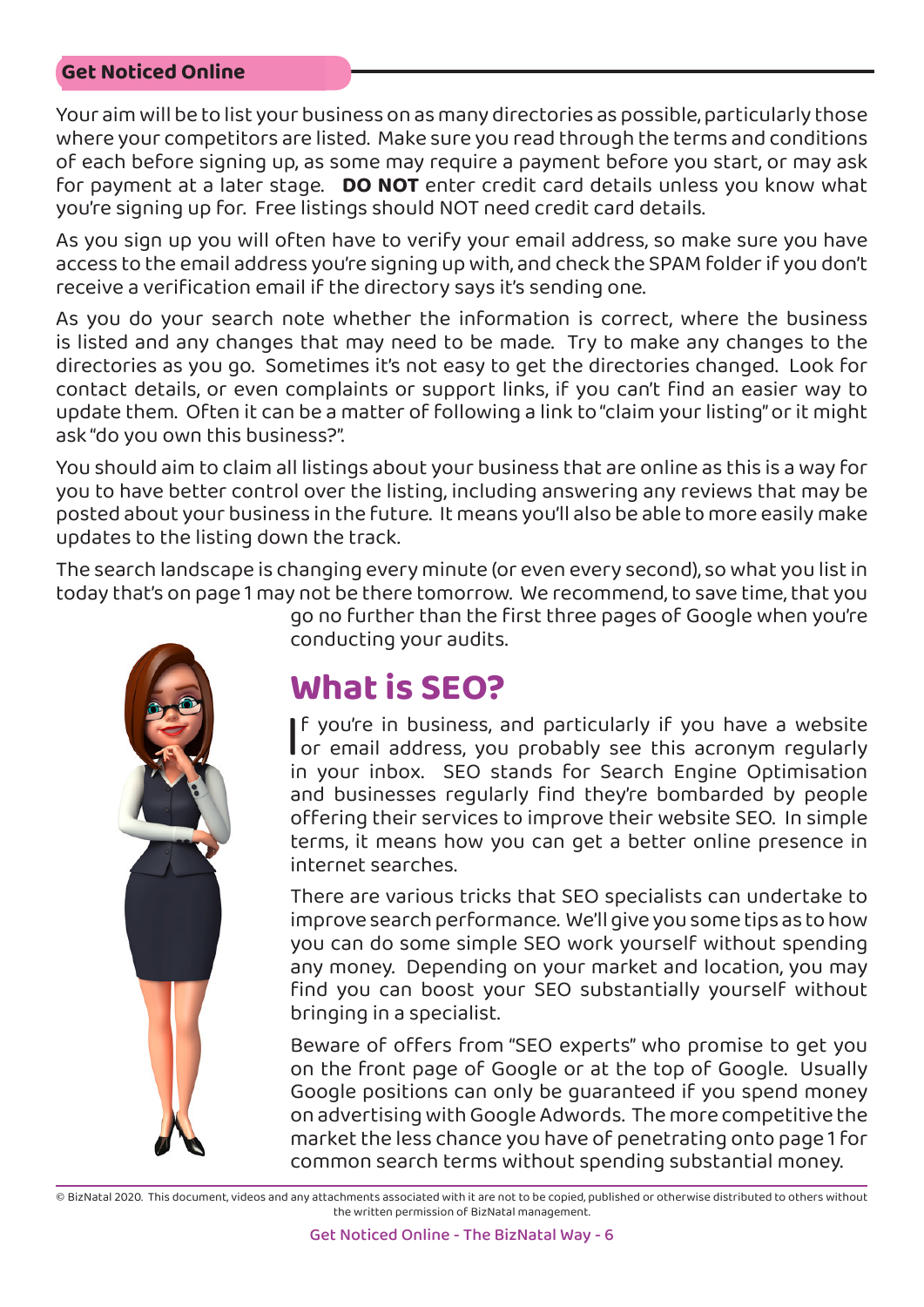### **What is a keyword?**

Keywords are what people put into search engines such as Google to find information<br>Conline. The words may be single words, but more likely to be a combination of words, a<br>phrase or even a question. Every person is likely online. The words may be single words, but more likely to be a combination of words, a phrase or even a question. Every person is likely to use different words to find a business like yours. What they put into their search will depend on a number of factors including their age, the type of language common to their demographic, education (some people may not write well and therefore spelling may not be perfect), the way they speak or interest in writing long or short sentences or phrases, the type of device they're using to do the search, and even knowledge of what it is they're searching for.

Consider what you put into a search when you're looking for items online. Some people are more specific than others, and searches for one thing you're looking for may look very different from other searches you do.

Some of the most common words people put into searches to find products or services they need might cover: business name, type of product or service, brand names, sizes, colours, locations, time of day, day of week, names of people connected to the brand, questions about the problem they need your product or service to solve, specifics about a product's design or features. People may also add words like "reviews for" to find how a product or service is viewed by others, or they may put your brand or business name next to your competitor's name to find a comparison. They may also add descriptive words such as cheap, best, most popular to their searches too.

Your keywords should be used not only on your website pages, but should also be used widely in your social media, blogs, directory listings and any other online interactions you have, including responses to reviews posted by the public.

### **What are the keywords for my business?**

 $\mathcal M$ hen determining what the keywords are for your business the BizNatal way has a number of steps:

Write down all of the words, phrases and even sentences you would use if you were looking online for the products or services you offer.

Ask friends and family members to also contribute to your list. This doesn't need to be a formal process, you can just ask them for feedback when you're mixing with them socially (but try to jot them down at the same time if you can).

Use online tools to find suggested keywords. Some of the options include:

- [Google Ads Keyword Planner](https://ads.google.com/intl/en_au/home/tools/keyword-planner/)
- [UberSuggest](https://neilpatel.com/ubersuggest/)
- [Google Trends](https://trends.google.com/trends/?geo=AU)
- [Answer the Public](https://answerthepublic.com/)
- [MOZ Keyword Explorer](https://moz.com/explorer)
- [Woorank](https://www.woorank.com/) (if you have a website)
- [SEO Optimiser](https://www.seoptimer.com/) (if you have a website)
- [SEMrush](https://www.semrush.com/) (if you have a website)

<sup>©</sup> BizNatal 2020. This document, videos and any attachments associated with it are not to be copied, published or otherwise distributed to others without the written permission of BizNatal management.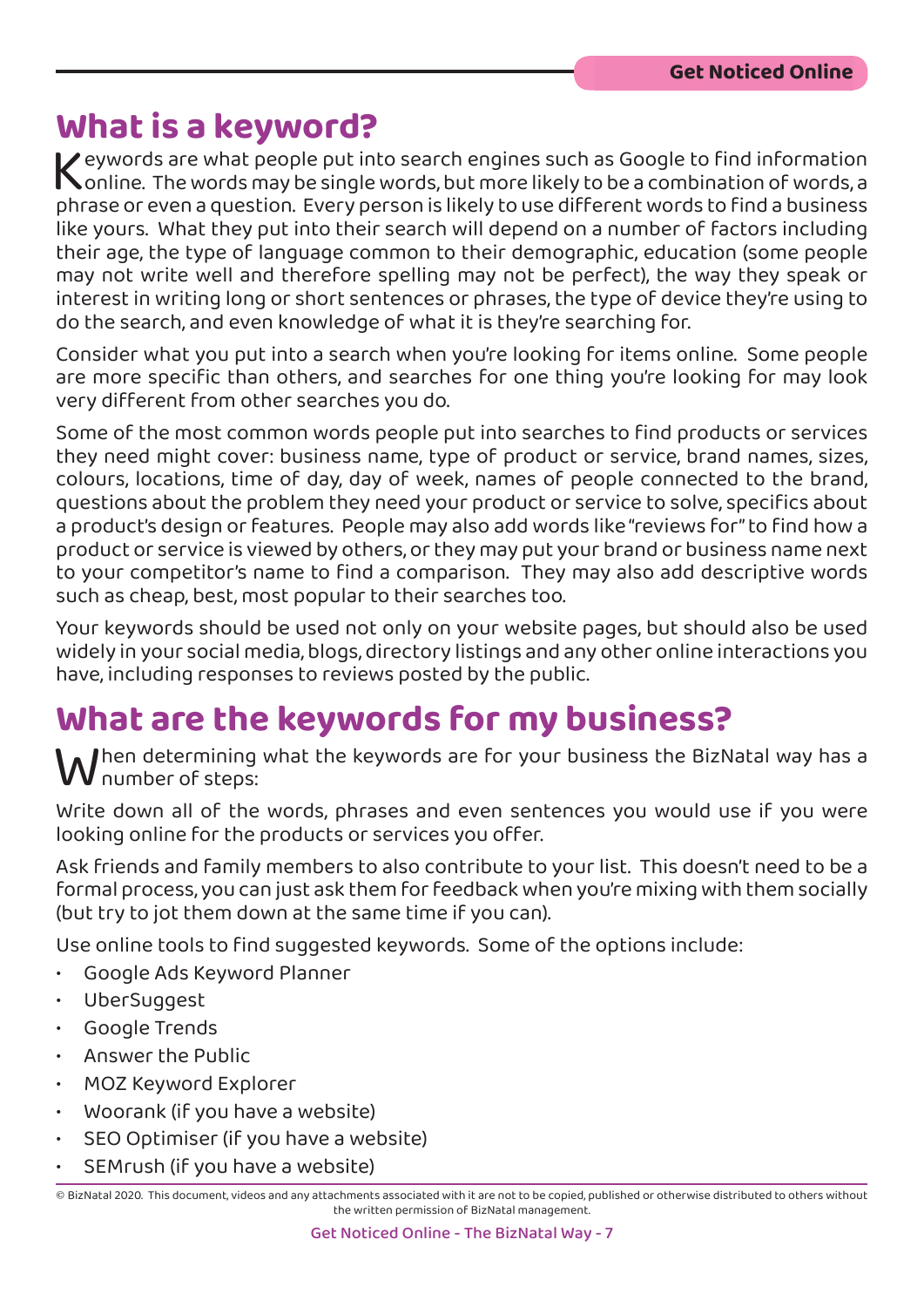### **How do you enhance your online presence?**

The following section outlines the DIY options for how to increase your online presence,<br>and each comes FREE of charge.<br>List your business information, including keywords, on as many free online directories and each comes FREE of charge.

- List your business information, including keywords, on as many free online directories as you can.
- Post regularly to social media, particularly Facebook and LinkedIn, and include keywords in your posts, including adding hashtags for your keywords.
- Sign up to Google My Business (see later section in this module)
- Ensure keywords are used on your website and that you review your website performance regularly through Google Analytics and the online tools referred to in the previous section.
- Ensure your website is registered with search engines, particularly Google and Bing, and that it is set up to be regularly sending updates to the search engines.
- Ensure your website software is kept up to date and that it complies with search engine requirements, including being mobile friendly and secure.
- Update your website often, adding content containing keywords. (see later section in this module)
- Encourage online reviews of your business (see later section in this module)

## **Google My Business**<br> **C**oogle My Business is a service offered

Google My Business is a service offered<br>G by Google and is a key entry point for<br>many people reaching out to businesses by Google and is a key entry point for many people reaching out to businesses through Google's search platform. (See the example at right). If you search for a business by name on Google it will usually come up with a box on the right (on a desktop), or first in the search, and will usually include the name, contact and opening details for the business, pictures (particularly if they have a website), a map of their service area or actual location, plus links to add reviews and to access their website. On a phone you can also click the phone number to call directly.

Often businesses already have a Google My Business listing even if they've never set it up as information has been imported through other means including directly from your website or a map listing.



Know this place? Share the latest info

<sup>©</sup> BizNatal 2020. This document, videos and any attachments associated with it are not to be copied, published or otherwise distributed to others without the written permission of BizNatal management.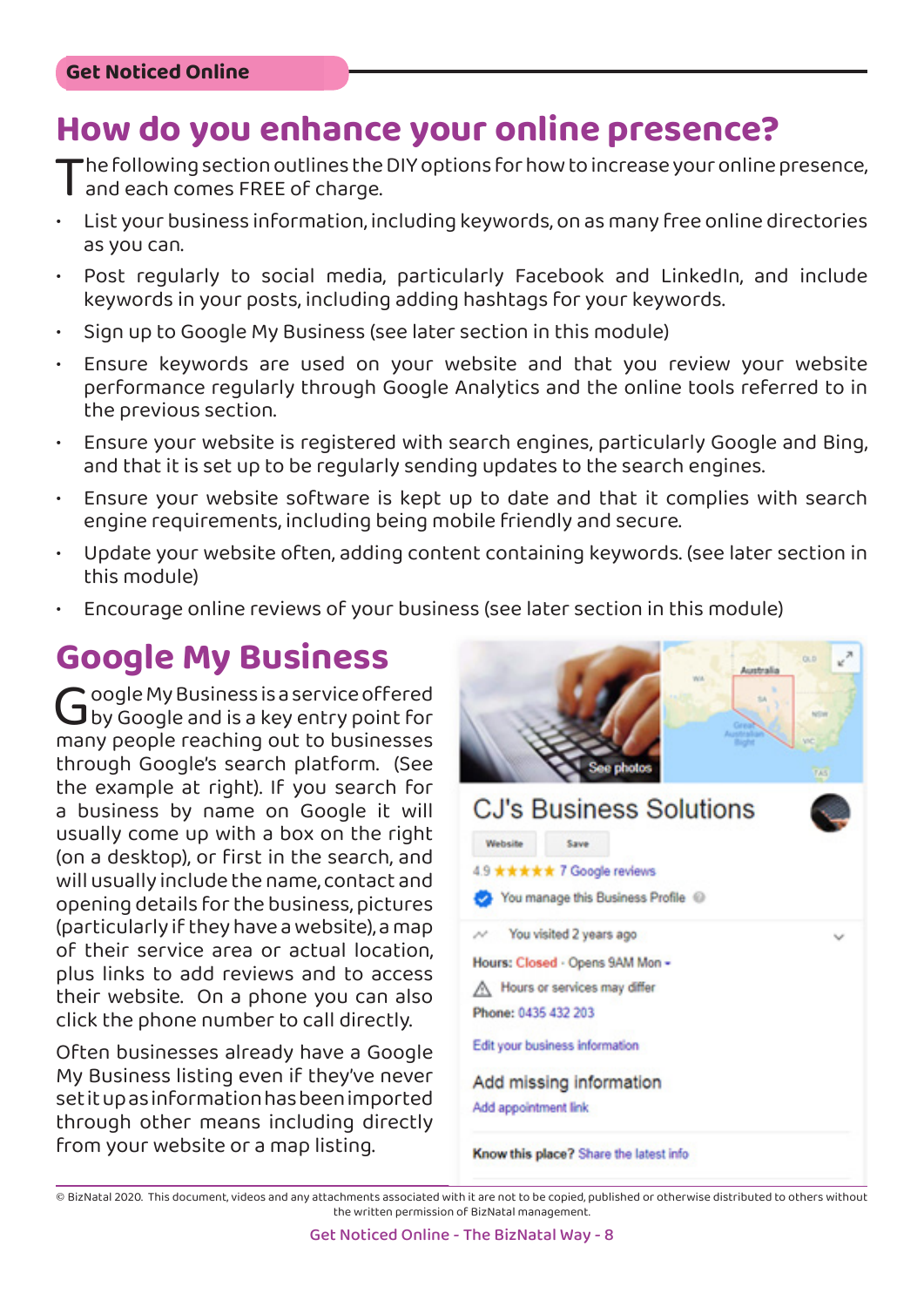Before trying to register for Google My Business search online for your business name to see if the listing is already there. If it is it will likely have the question "Own this business". If you click this link you can claim the listing and follow the process to verify ownership.

If you find you're not listed you will need to add a listing. It's easy to begin the process if you already have a Google account (a gmail address is usually an indication). Put "Google My Business" into the search engine, sign in to Google and you can begin the process.

Don't worry if you don't have a shopfront or don't want your physical address known publicly, you will be asked to enter it, but have the opportunity to decide whether or not the address will be shown publicly. Enter all the requested details which may include adding photos and logos, your contact details, services offered, areas you service, hours of operation, methods of payment etc.

Initially your listing is unlikely to be published as your ownership of the brand will need to be verified first. In most instances this means a postcard will be sent via regular post to the address you've provided. The postcard will contain a verification number which must be entered online before the listing can be published. In some instances verification may be able to be established via a phone call or other methods, but usually the postcard is the only option provided.

Google My Business also offers the following features:

- **• Posts:** Once verified, you can add posts to your Google My Business listing in much the same way as you post to social media. Your posts can include words, photos and even video. Make sure any posts you do include keywords for your business to assist with searches. Posts remain live indefinitely, but generally lose their value for searches after seven days, so you're encouraged to post at least every seven days.
- **• Website:** If you don't have your own website you can make use of Google's free one-page website option within Google My Business. It is easy to build and will assist with SEO. Be aware the page is not likely to be seen on other search engines and must be deleted completely before you add a non-Google website address to your listing, otherwise it will continue to default back to the Google website.
- **• Reviews:** Google My Business includes reviews from the public. Once you have control over your listing you can reply to the reviews - both good and bad - but be aware there is no way to turn off the review feature, nor to remove any reviews you don't like. If you don't like a review there are options to report it to Google, but they're unlikely to be removed unless it can be proven that the content genuinely breaches Google's terms. Those who post the reviews can alter or remove them. These reviews play a significant part in how high up the Google search your business will be found - poor or no reviews will see your profile fall against competitors with many positive reviews.

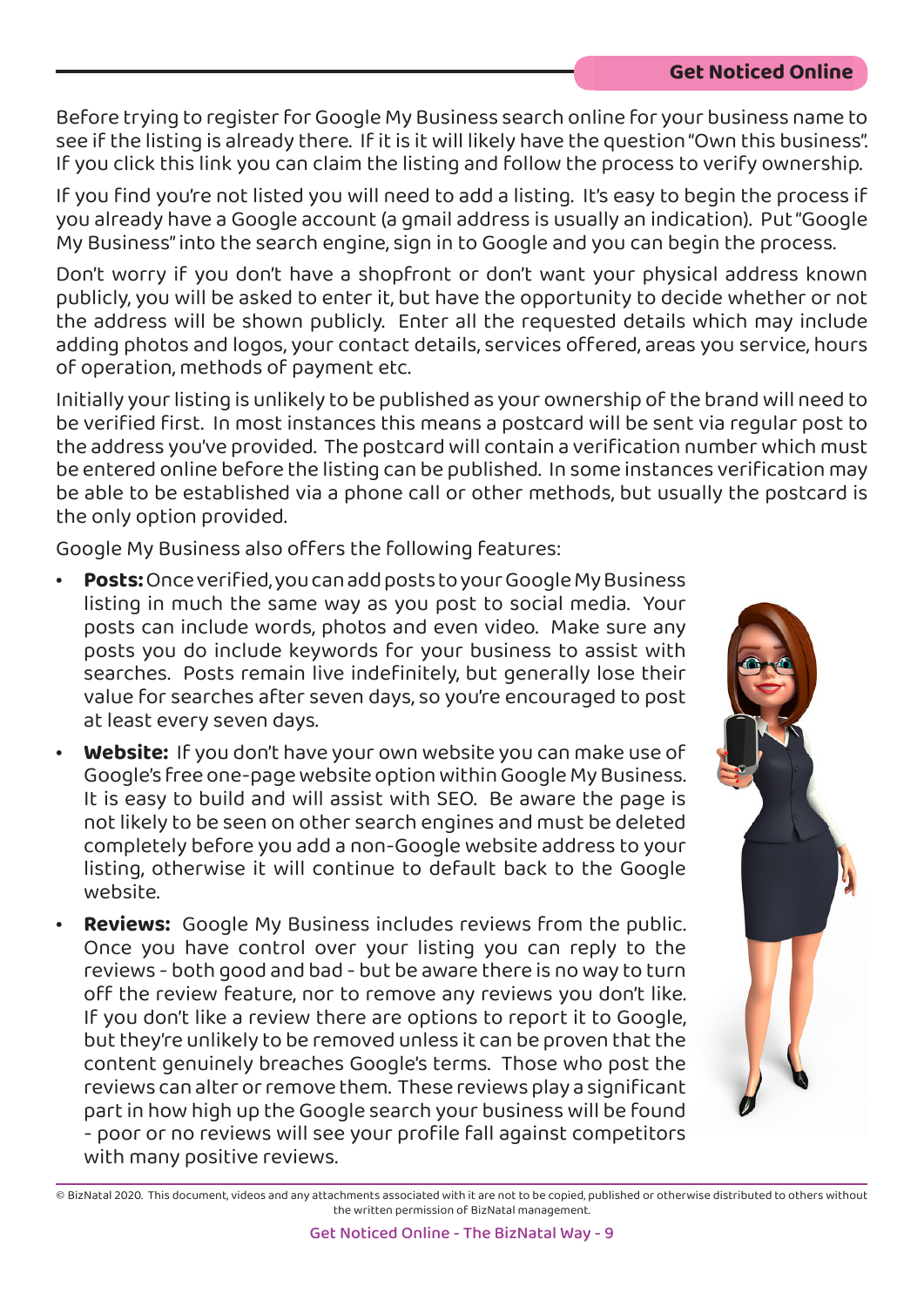**How to get online reviews**<br>*M I*hen you ask many people how they get their customers a common answer is "word  $\mathbf W$ hen you ask many people how they get their customers a common answer is "word<br>of mouth". The move to more and more interactions online means we need to find<br>other ways to encourage "word of mouth" in a changing worl of mouth". The move to more and more interactions online means we need to find other ways to encourage "word of mouth" in a changing world and online reviews are effectively "word of mouth".

It might sound obvious, but the number one action you need to take to get online reviews is to ensure you have a vehicle (or vehicles) in place so people can post online reviews. Make sure your business is listed in directories and online platforms that have a review option. Among the more popular review sites are: Google My Business, Facebook, TripAdvisor, Product Review, Booking.com, Yelp and Bing.

But, unlike Kevin Costner in the film Field of Dreams, the saying "build it and they will come", doesn't work. Just because you're listed on these sites doesn't mean you'll automatically get reviews. More often than not you'll need to do some work to encourage people to post reviews and, at the very least, let people know where they can post reviews.

Do not encourage people to post a review if it's more likely they'll post something negative rather than positive. Have a good look at what you do in your business. Is a request for a review likely to attract a positive or a negative review? If it's more likely that you'll get negative feedback then look seriously at changing the way you do business before encouraging people to post a review.

Under no circumstances should you offer to pay people (either cash or as an entry to a competition) to post positive reviews. Not only does this look unprofessional (a good business shouldn't need to pay people to say good things about them), but it's also frowned upon by the review sites themselves. By all means send them a voucher later if they've posted a positive review, but don't offer it up publicly in the first instance.

The following are some options to consider to attract reviews:

- Add links to where people can provide reviews on your invoices
- Send a followup email to clients asking if they were happy with your service and giving the links to the review sites, while also encouraging them to contact you directly if they were not satisfied with the product or service provided. (See example next page)
- If people provide comments in another way about your business, eq a visitor book, consider sending them a typed up version of their comments and encourage them to post to an online platform.
- By celebrating your reviews on your social media platforms you can often encourage others to make positive comments and to post reviews too.
- If you have premises you can put a sign up with the details of where reviews can be posted. For accommodation outlets think about putting them next to the wi-fi password or, if you've got a cafe, put them on the menu or on the table as so many people are usually on their phones while they wait. (See example at right)



<sup>©</sup> BizNatal 2020. This document, videos and any attachments associated with it are not to be copied, published or otherwise distributed to others without the written permission of BizNatal management.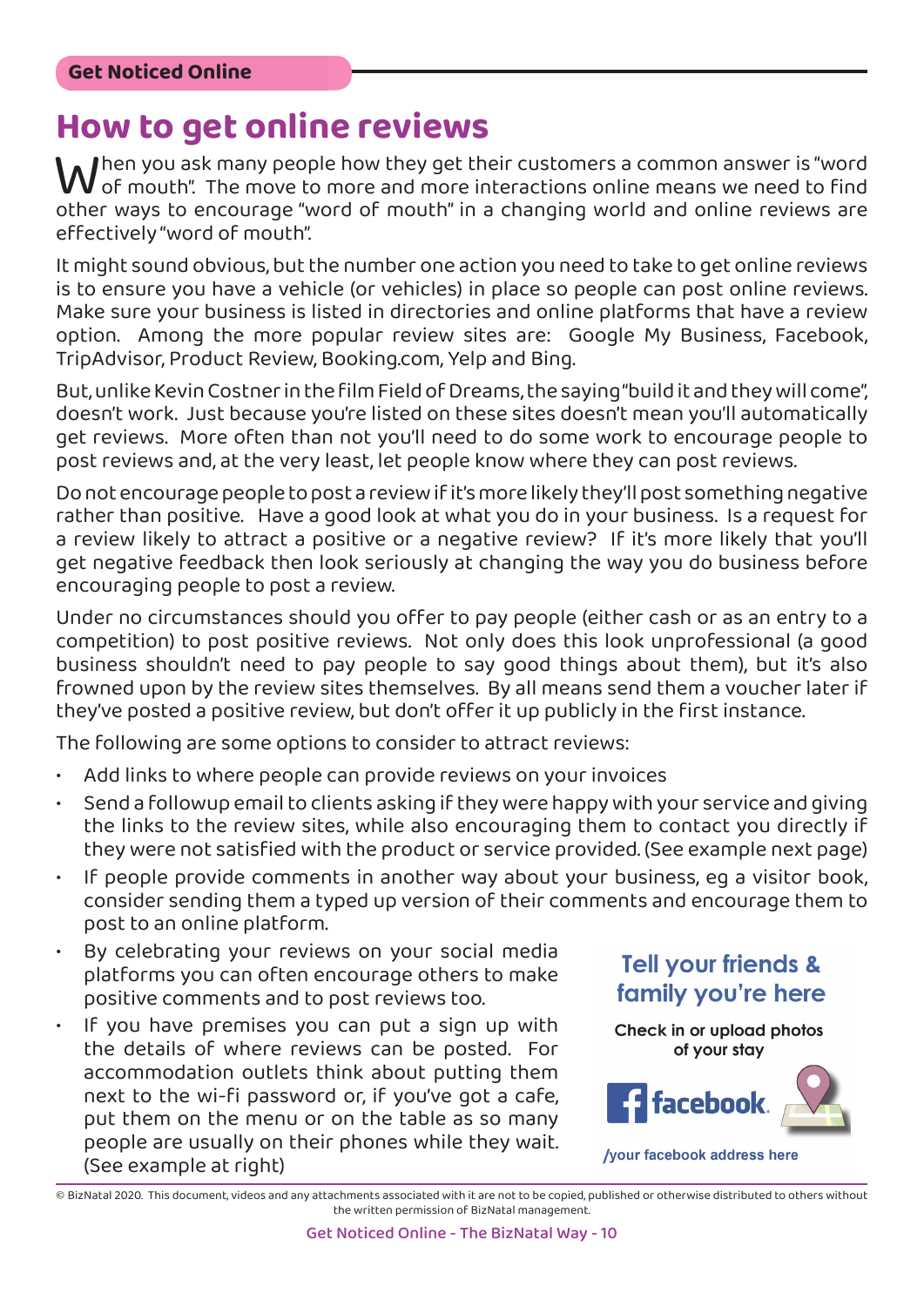- When you hear a customer say something positive during their transaction with you, don't be afraid to say, "I'd love it if you could tell others about us. If you have the chance could you please post a review to xxxx." You can also have a card designed to hand to customers who give verbal praise to indicate where a review can be posted.
- Send an SMS message with the link to a customer after you've completed your sale. People are more likely to post a review if it's easy to do it and it's fresh in their mind.
- If you have an online business you can also include a pop-up or a followup message at the transaction stage with links to provide a review.

#### **Email review request example:**

Thank you for choosing XYZ business If you were happy with our service could you please take a moment to rate our service on

#### **FACEBOOK [GOOGLE](https://www.facebook.com/BizNatal-Small-Business-Incubator-101358228297411)**

 If for some reason you were not happy with our service could you please give us a call on 0435 432 203 or email your concern or feedback to midwife@biznatal.com.au so we can try to rectify the problem.

### **How do you deal with online reviews?**

For a business before making<br>The purchase? According to the 2016 Sensis social media report 60 percent of people<br>The purchase? According to the 2016 Sensis social media report 60 percent of people<br>The people read online re a purchase? According to the 2016 Sensis social media report 60 percent of people read online reviews or blogs before making a purchase decision.

But, before you get too distressed about that one bad review you got, or the mystery person who left you one star with no explanation, the good news is that, on average, people expect to read five reviews before making a decision.

Before dealing with any reviews stop and reflect on how you would deal with the person making the comment if they were standing in front of you at the counter when other customers were around. Don't think you can say whatever you like without consequences because it's online and not in person.

There are a number of rules business owners should follow when it comes to dealing with online reviews:

- No matter whether they're positive or negative, EVERY review deserves a reply.
- Never take to the keyboard in response as a knee-jerk reaction. If a review has created an emotion other than being happy, take time out to think carefully about your reaction, run it past someone you trust first, and then respond.
- If you receive a negative review ALWAYS aim to get the main conversation offline by encouraging the poster to contact you directly through other means to discuss the situation, or, if you know their contact details, say you'll be contacting them to discuss it (and make sure you do follow through with it).
- Except where it may compromise you for a legal battle, don't be afraid to accept and acknowledge that something may have gone wrong, particularly if it's obvious.

<sup>©</sup> BizNatal 2020. This document, videos and any attachments associated with it are not to be copied, published or otherwise distributed to others without the written permission of BizNatal management.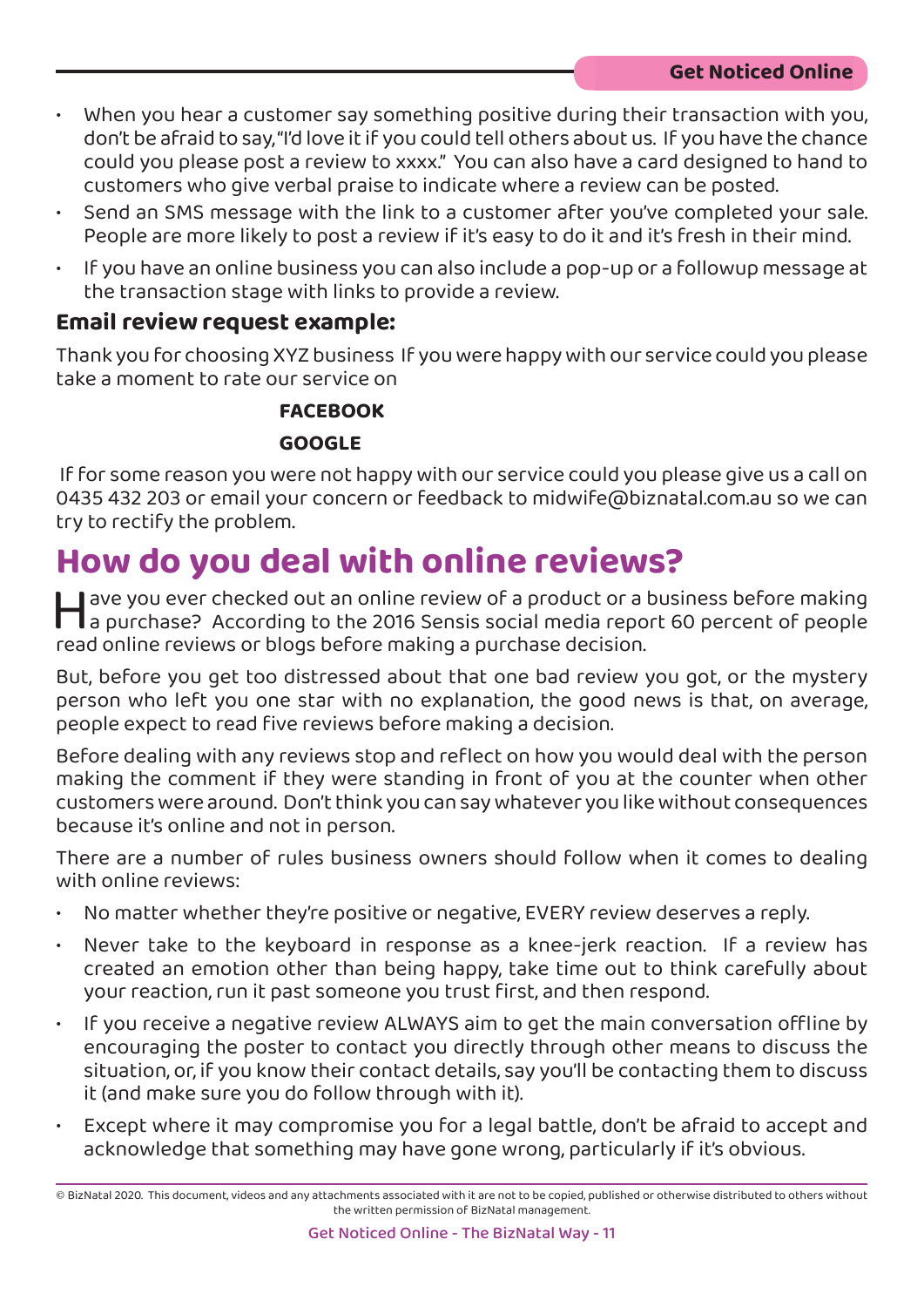- When answering a negative review EMPATHY is the key. Often people just want to be heard and have their complaint acknowledged.
- Don't rush to offer a refund or to solve the problem online as this can open you up for a rush of people just seeking refunds and to exploit the system. It's fine to offer something to them offline if you wish to do so.
- For positive reviews, take the opportunity to also use your response as a means to further reinforce positive aspects of your business and encourage the poster to be a follow-up customer.
- When replying be real and try to avoid repetitive responses that look robotic and like you've made no real effort, eg, don't just put "Thanks" or click the LIKE button.

The following are some examples:

#### **Positive:**

Review: Had our carpet installed today by XXXX. Bill was so friendly and professional.

Response: Thanks xxxxx for choosing us to install your carpet. We're pleased you're happy with the job. At xxxxx we like to deliver quality services with a smile, so it's good to hear that Bill followed through. Hope you enjoy your purchase for years to come.

This response acknowledges the person's name, so it personalises it. It acknowledges that you've read what was said, then, by adding the last sentence, gives a further marketing point about the longevity of the product.

#### **Negative:**

Review: One star. (And no further comment)

Response: We're sad to see you gave us a one star review XXXX. At xxxx we strive to offer quality products and services, and feedback is an important part of our business. Please contact us directly on xxxx to discuss your concerns so we can make improvements in the future. XXX

Although this is likely to be a non-review in reality, someone who just clicked the wrong button or just gets a kick out of doing this (a bit like a vandal), it's still important that you show you care. Naming the person reinforces it for them (and they'll likely receive a message that you responded), so if it was an accident they may review it, or they may be shamed by the fact you mentioned them and may remove it. By encouraging them to call you directly you can potentially find out if there was a genuine problem. By adding a name at the end it further personalises the response and shows you genuinely care about resolving the issue. Don't be tempted to use a fake name as that can potentially cause more problems. Just a first name is fine.

**Review:** I bought a dress from xxxx and it doesn't fit, even though I followed the fitting guide and my measurements matched perfectly. I won't be buying from xxxx again.

**Response:** We're sorry that you aren't happy with your purchase, xxxx. We do endeavour to be accurate with our fitting guide, but the reality is not everyone is exactly the same size and shape. Please email us at xxxx with your contact details and we'd be happy to follow up with you.

<sup>©</sup> BizNatal 2020. This document, videos and any attachments associated with it are not to be copied, published or otherwise distributed to others without the written permission of BizNatal management.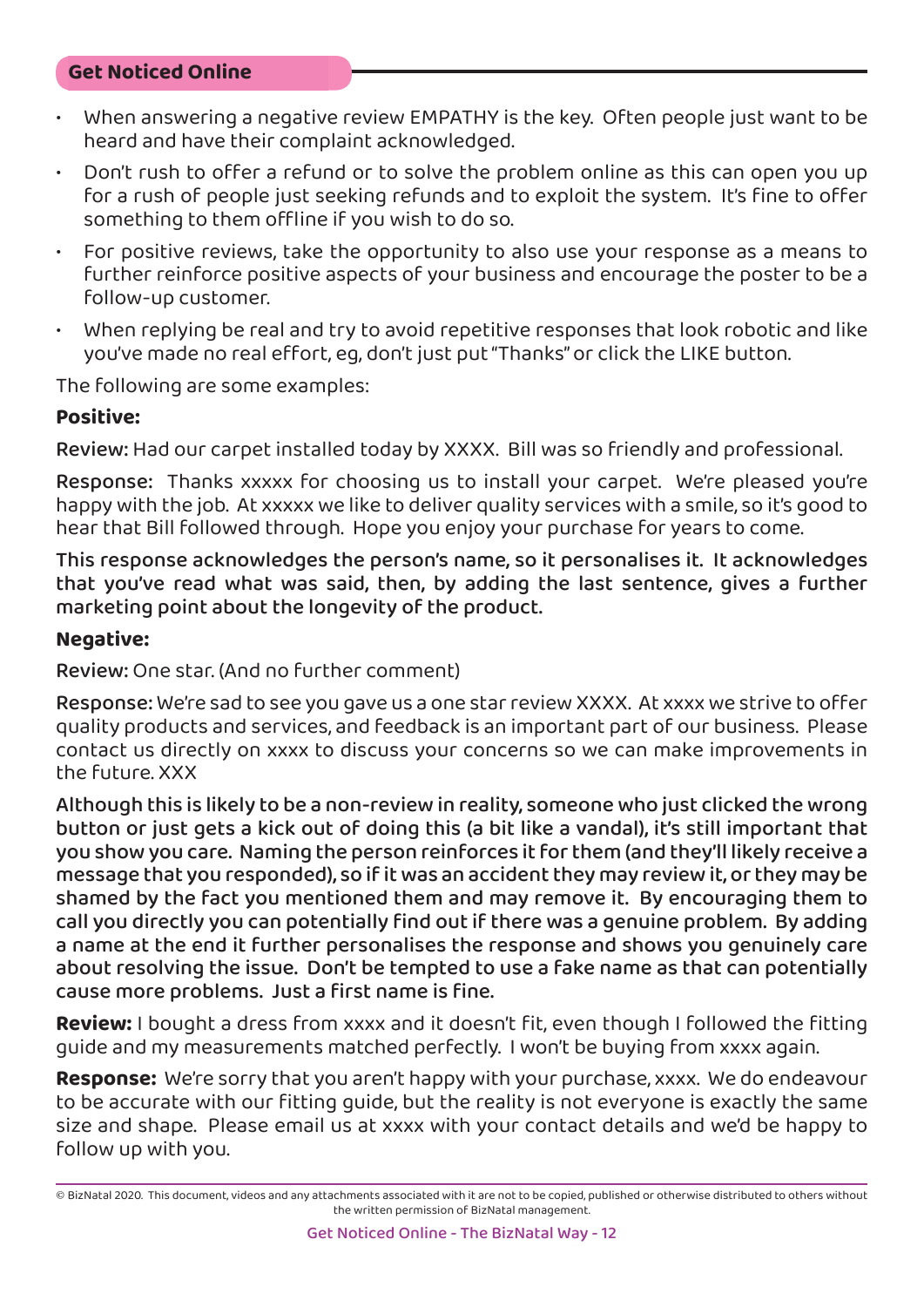Again, it acknowledges the person's name. It expresses empathy for the customer's situation, without admitting fault. We're not apologising that the sizing was wrong. We are showing we understand their concern. We are offering an opportunity to fix the situation for the client (offline) without committing to a refund or exchange without knowing the details of the purchase.

### **Tips to enhance website SEO**

Every website platform is different in terms of performance online in searches. Some<br>Let platforms are not well-respected by search engines such as Google, and others may<br>require additional purchases to enhance their SEO c platforms are not well-respected by search engines such as Google, and others may require additional purchases to enhance their SEO capabilities.

BizNatal uses and recommends Wordpress as it is a platform which is well-accepted by search engines, and there are simple plugins available to help make SEO easier.

Regardless of the platform you use the following are some things you can do on your website which may improve its online search performance:

- Blogs which make regular use of your keywords, including phrases. It's generally accepted that blogs should be more than 500 words in length. You can also enhance their SEO value by adding tags in certain platforms, adding headings and sub-headings using keywords and artwork with file names including some of your keywords.
- Phantom or ghost pages on your website which aren't included in your public menu, but which can still be read by the public and found online through searches. These pages would include your keywords within the content, and the content would be relevant to your brand.
- Exchange links with other reputable brands ie you have links to their website and they have links to yours which further drives traffic.
- Add links within your own site so visitors can click for further information. Keeping people productively on your site for longer will enhance your searchability too.
- Make sure your site is user-friendly and loads quickly.
- Ensure it has a Security Certificate or SSL (secure sockets layer) certificate. To check if it does type https:// before your website address and see if your site comes up without any warnings. You can also see on some browsers a padlock adjacent to the address which indicates it's got a certificate installed.
- Ensure it is mobile friendly, so check what it looks like on a range of devices
- Avoid plagiarism of other sites and don't be tempted to simply repeat the same set of keywords over and over again without logic as the search engines will pick this up and penalise your site.
- Ensure the software on your site is kept up-to-date. If it's likely to represent a risk to the public it will be penalised in searches and may risk being blacklisted.

<sup>©</sup> BizNatal 2020. This document, videos and any attachments associated with it are not to be copied, published or otherwise distributed to others without the written permission of BizNatal management.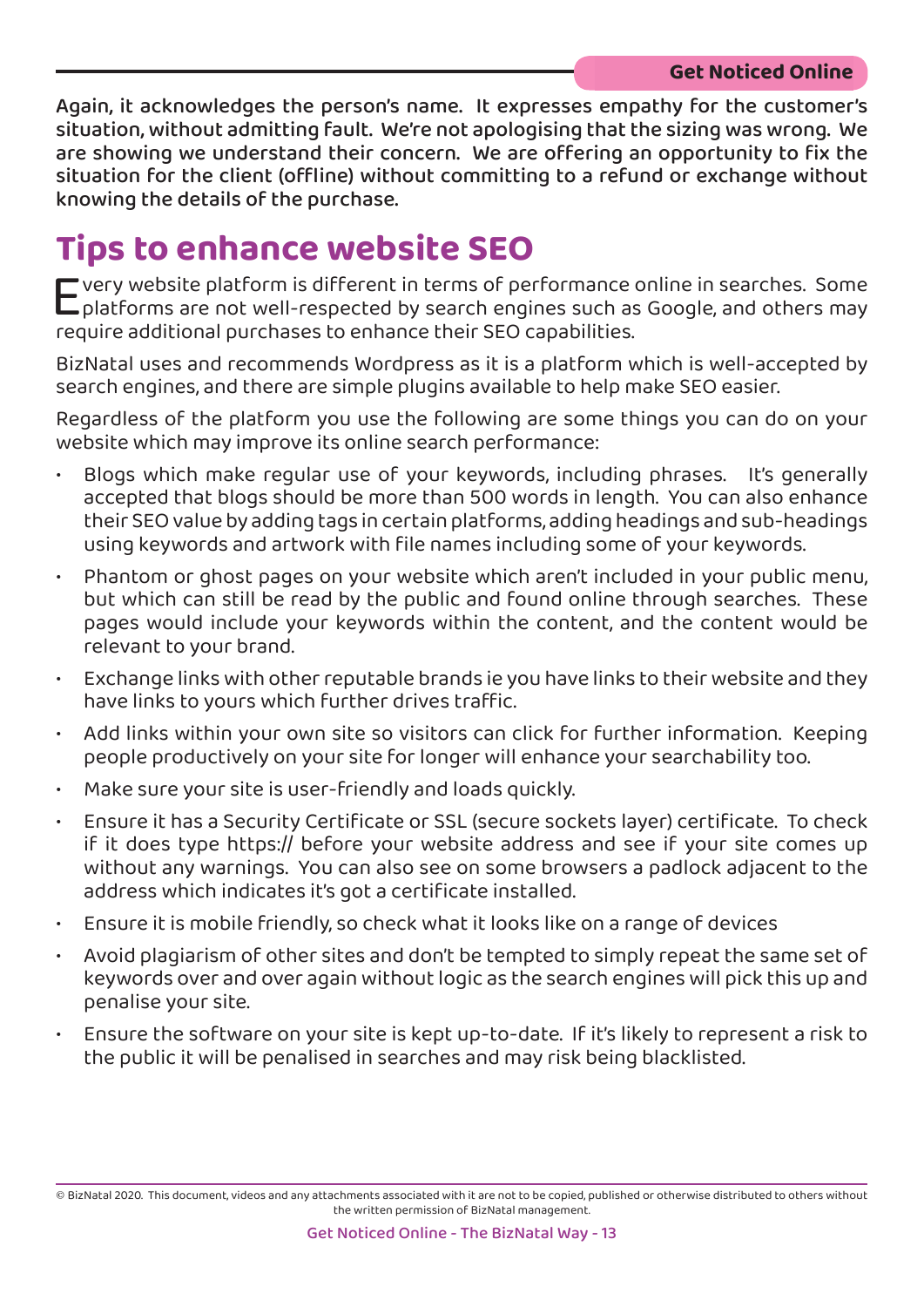### **Monitoring your online presence**

Whether or not you have a website you are advised to continually monitor your online<br>• Online audits (as referred to in this module) should be conducted at least once every  $^{\prime}$  presence through the following methods:

- Online audits (as referred to in this module) should be conducted at least once every six months. The quick audit is advised (first two pages of Google only) monthly.
- As annoying as they are, ensure you have notifications coming to you for your online listings, including reactions on Facebook, Google and other directories. Do not simply ignore these notifications without first reading and following up on them if necessary.
- Set up a [Google Alert](https://www.google.com.au/alerts) for your business name by visiting [https://www.google.com.au/](https://www.google.com.au/alerts) [alerts](https://www.google.com.au/alerts) and entering your business name. This will send you an email when your business name is mentioned online. Unfortunately, this will not usually include mentions on social media.

### **Your Online Presence checklist:**

Now you've got the tools to start getting your business noticed online the following is a brief checklist of items to undertake:

- $\Box$  Identify your business keywords
- $\Box$  Sign up to Google My Business
- $\Box$  Identify your competitors
- $\Box$  List your business on free online directories
- $\Box$  Claim all unclaimed listings and correct any errors
- $\Box$  Schedule your online audit followups
- $\Box$  Ensure keywords are prominent on your website if you have one
- $\Box$  Schedule regular posts on social media, including keywords
- $\Box$  Are you asking for reviews?
- $\Box$  Are there unanswered reviews? Develop your strategy to reply to them.

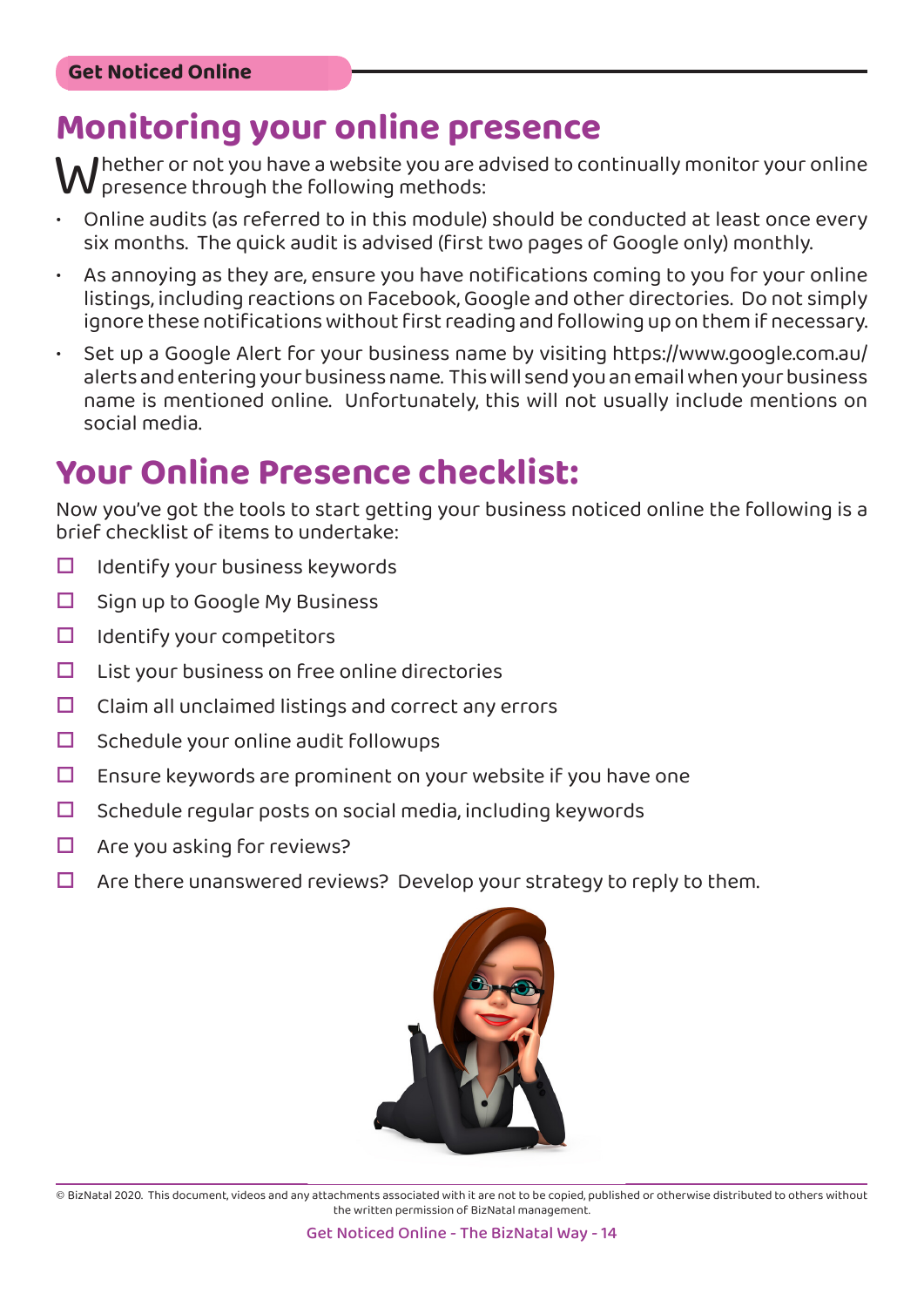### **Online audit**

### **template**

As you go through searching the internet for your business name or that of your competitors fill in this template (downloadable version part of this module).

You'll be recording the site the listing is on (best to copy and paste the actual address), any user name or password you have to use to access it, any information or notes about changes that are needed, the date you last checked it and any further actions that are needed (eg followup email coming).

The template is provided in Microsoft Word format, but can also be a Google Document.

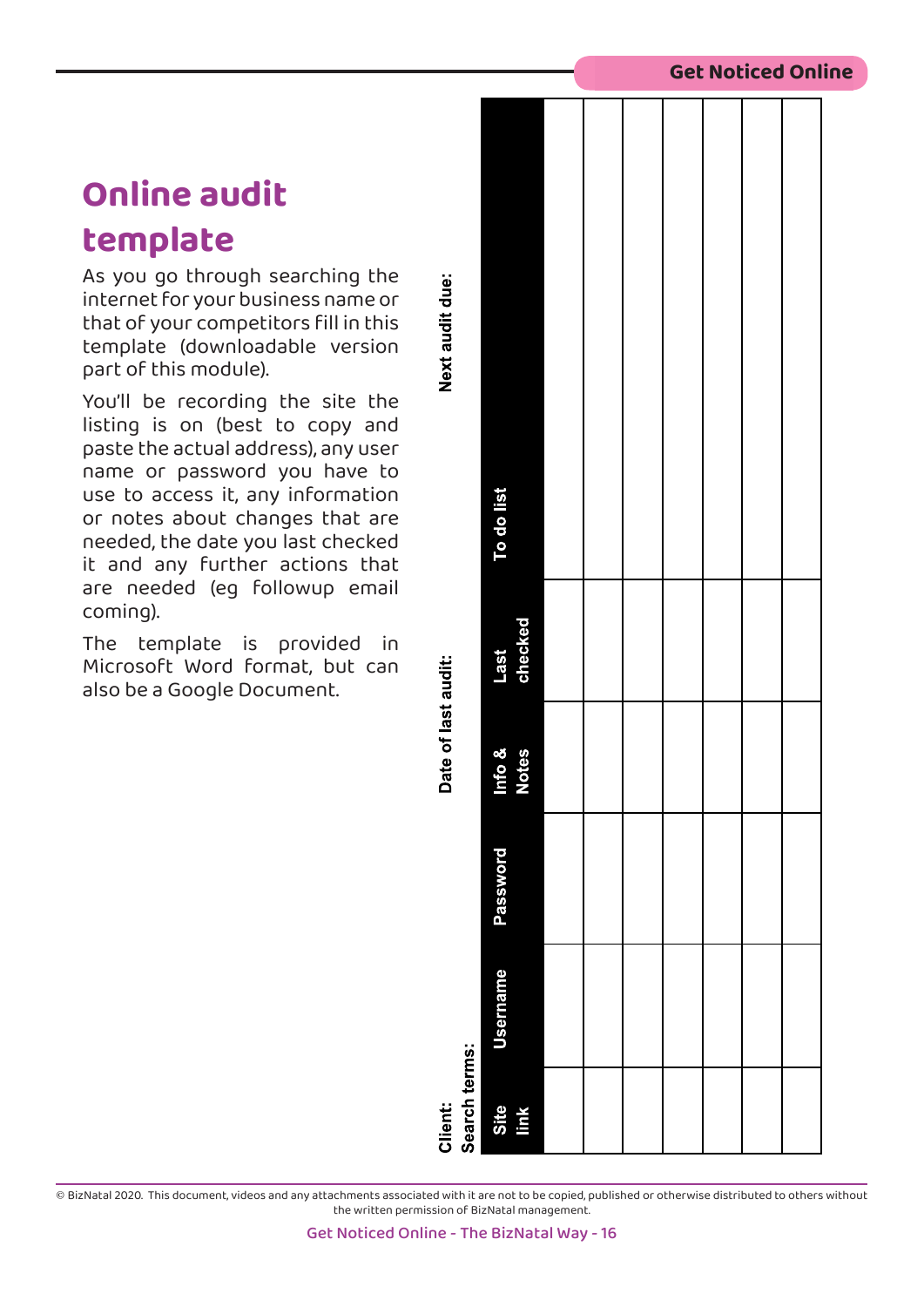### **Simple website performance check**

Once you've got a website it's important to keep up regular checks on how it's performing with your main keywords. This template is available for download as an Excel spreadsheet but can also be set up as a Google Sheet.

You will be putting your search terms into a search engine such as Google and recording what page of the search you found the site for that term and if it was appearing in Google My Business (GMB) in what is termed the LOCAL PACK at the head of most searches. Record the date you conducted the last check. You can also have a column for recording notes too if required. It's worth doing a quick check using this template monthly or, at the very least, quarterly.

| Search term | <b>Date</b> | Search | GMB |
|-------------|-------------|--------|-----|
|             |             |        |     |
|             |             |        |     |
|             |             |        |     |
|             |             |        |     |
|             |             |        |     |
|             |             |        |     |
|             |             |        |     |
|             |             |        |     |

### **Online audit info**

This is where you will record the information you wish to upload to online directories to ensure the message about your business is accurate and consistent. We have created this as a Microsoft Word document, but it can also be a Google Document. Once set up you'll just need to copy and paste the information. **Online Info**

| <b>Business Name</b>      | <b>BizNatal</b>                                                  |
|---------------------------|------------------------------------------------------------------|
| <b>Address</b>            | <b>Victor Harbor, South Australia</b>                            |
| <b>Phone Number (s)</b>   | 0435 432 203                                                     |
| <b>Website Link</b>       | https://biznatal.com.au                                          |
| <b>Email address</b>      | midwife@biznatal.com.au                                          |
| <b>ABN</b>                | 49 831 967 936                                                   |
| <b>Hours of operation</b> | <b>Weekdays 9am-3pm</b>                                          |
| <b>Short description</b>  | <b>BizNatal is a small business incubator providing business</b> |
| of your business          | training resources, support, mentoring and coaching.             |
| Long description          | BizNatal is a small business incubator providing business        |
| of your business          | training resources, support, mentoring and coaching. Online      |
|                           | resources cover marketing, business planning, websites and       |
|                           | much more. The business is targeted at developing                |
|                           | microbusinesses in regional areas of Australia.                  |
| <b>Keywords</b>           | Small business support, BizNatal, microbusiness, business        |
|                           | training, business mentoring, business, small business,          |
|                           | <b>Carolyn Jeffrey,</b>                                          |
| Other info, eg trade      |                                                                  |
| licences                  |                                                                  |